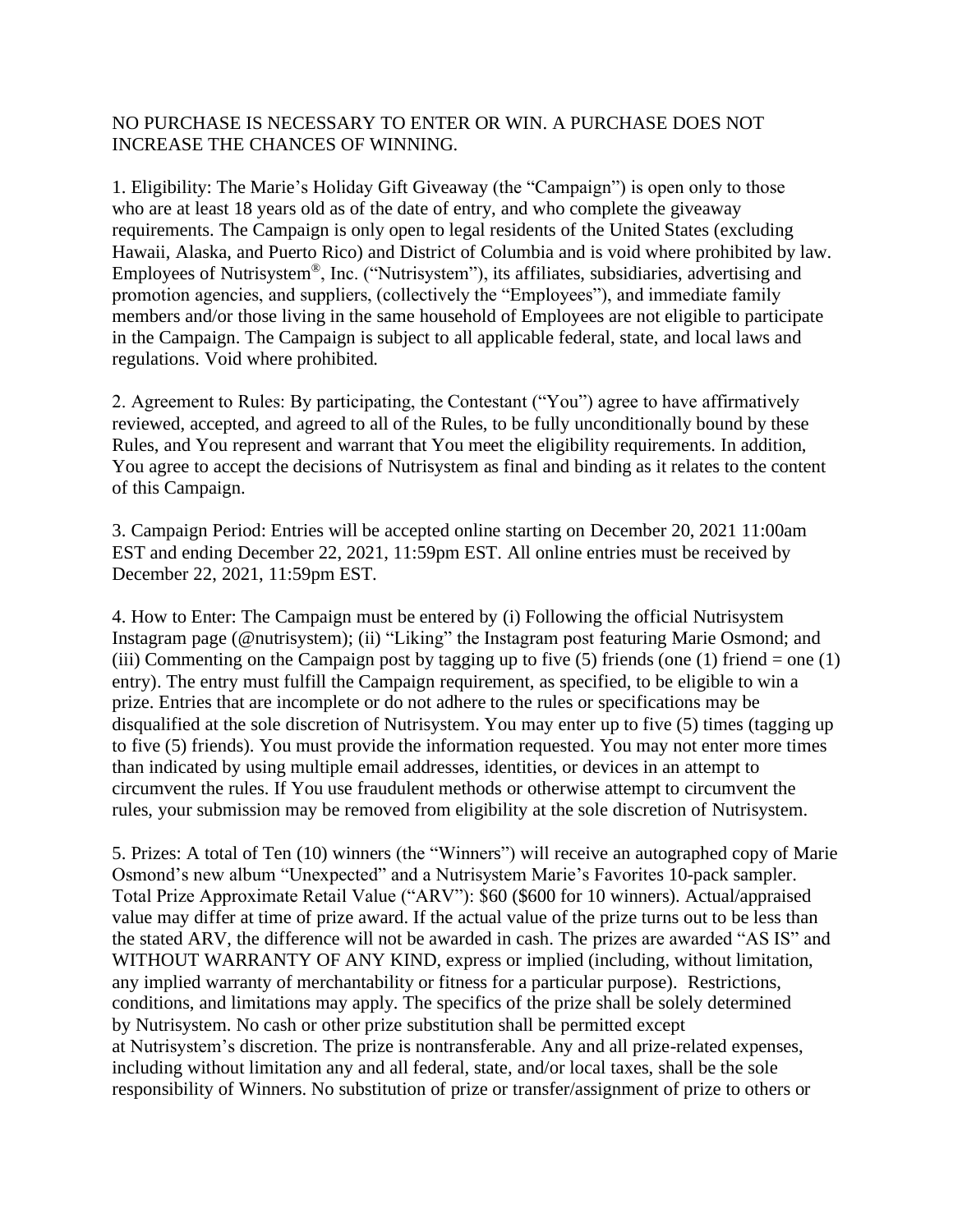request for the cash equivalent by Winners are permitted. Acceptance of prize constitutes permission for Nutrisystem to use Winners' names, likenesses, and entries for purposes of advertising and trade without further compensation unless prohibited by law.

6. Odds: The odds of winning depend on the number of eligible entries received.

7. Winner Selection and Notification: Winners will be selected on or around December 23, 2021. Winners will be selected by random drawing under the supervision of Nutrisystem. Winners will be notified by direct message within three (3) days following selection, which will include a request for information needed to fulfill prize. Nutrisystem shall have no liability for any Winners failure to receive notices due to spam, junk e-mail, or other security settings or for Winners provision of incorrect or otherwise non-functioning contact information. If any Winner cannot be contacted, is ineligible, fails to claim the prize within 3 days from the time award notification was sent, or fails to timely return a completed and executed declaration and release as required, the prize may be forfeited and an alternate Winner selected. Receipt by Winners of the prize offered in this Campaign is conditioned upon compliance with any and all federal, state, and local laws and regulations. ANY VIOLATION OF THESE OFFICIAL RULES BY ANY WINNER (AT NUTRISYSTEM'S SOLE DISCRETION) WILL RESULT IN WINNER'S DISQUALIFICATION AS WINNER OF THE CAMPAIGN, AND ALL PRIVILEGES AS WINNER WILL BE IMMEDIATELY TERMINATED.

8. Rights Granted by You: By entering this content (e.g., photo, video, text, etc.), You understand and agree that Nutrisystem, anyone acting on behalf of Nutrisystem, and Nutrisystem's licensees, successors, and assigns, shall have the right, where permitted by law, to print, publish, broadcast, distribute, and use in any media now known or hereafter developed, in perpetuity and throughout the World, without limitation, your entry, name, portrait, picture, voice, likeness, image, statements about the Campaign, and biographical information for news, publicity, information, trade, advertising, public relations, and promotional purposes without any further compensation, notice, review, or consent.

9. Terms & Conditions: Nutrisystem reserves the right, in its sole discretion, to cancel, terminate, modify or suspend the Campaign should virus, bug, non-authorized human intervention, fraud, or other cause beyond Nutrisystem's control corrupt or affect the administration, security, fairness, or proper conduct of the Campaign. In such case, Nutrisystem may select the Winner from all eligible entries received prior to and/or after (if appropriate) the action taken by Nutrisystem. Nutrisystem shall not have any obligation or responsibility, including any responsibility to award any prize to entrants, with regard to: (a) entries that contain inaccurate information or do not comply with or violate the Rules; (b) entries, prize claims or notifications that are lost, late, incomplete, illegible, unintelligible, damaged or otherwise not received by the intended recipient, in whole or in part, due to computer, human or technical error of any kind; (c) entrants who have committed fraud or deception in entering or participating in the Campaign or claiming the prize; (d) telephone, electronic, hardware, software, network, Internet or computer malfunctions, failures or difficulties; (e) any inability of the winner to accept the prize for any reason; (f) if a prize cannot be awarded due to delays or interruptions due to Acts of God, natural disasters, terrorism, weather or any other similar event beyond Nutrisystem's reasonable control; or (g) any damages, injuries or losses of any kind caused by any prize or resulting from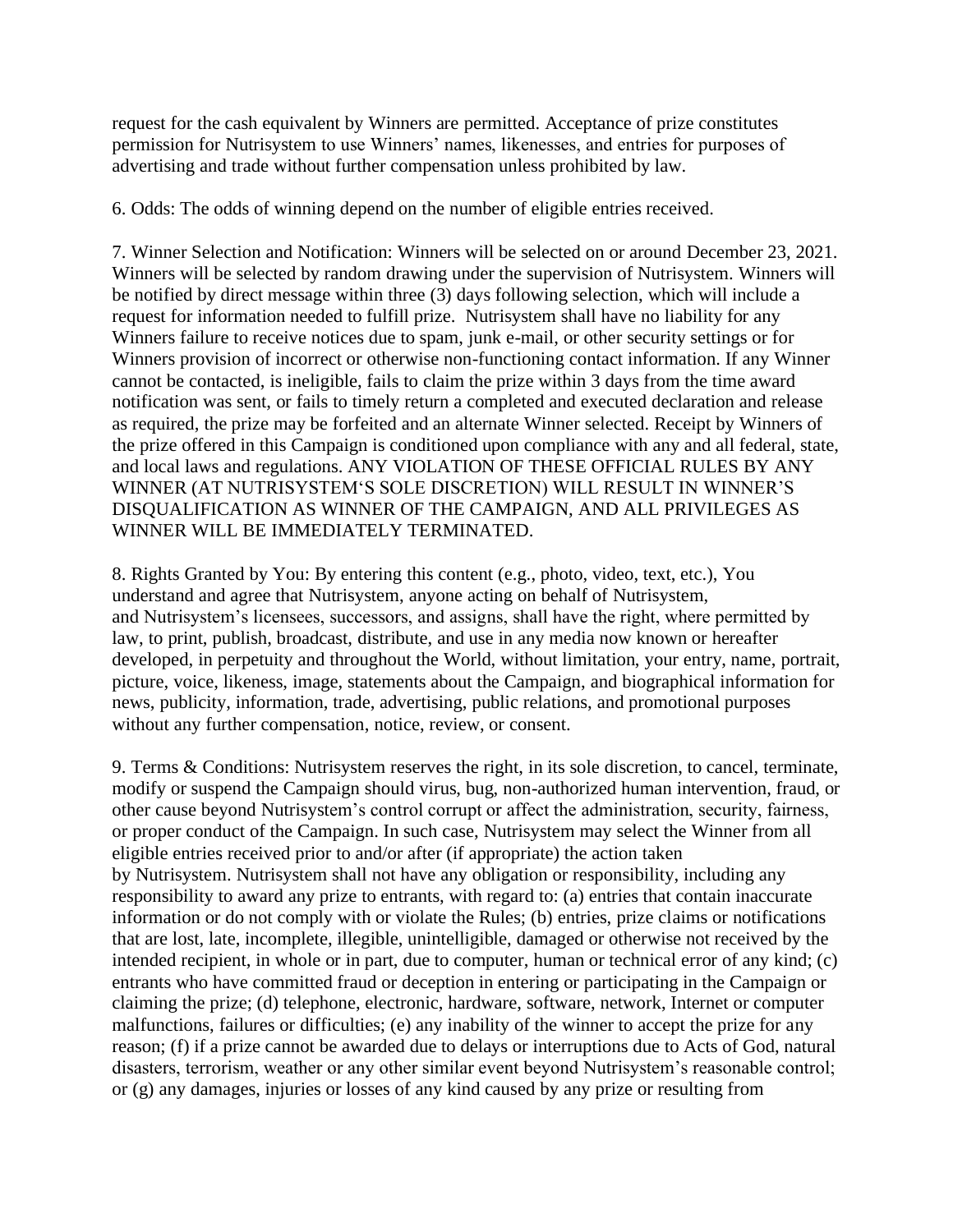awarding, acceptance, possession, use, misuse, loss or misdirection of any prize or resulting from participating in this Contest or any promotion or prize related activities. Nutrisystem reserves the right, in its sole discretion, to disqualify any individual who tampers or attempts to tamper with the entry process or the operation of the Campaign or website or violates these Rules. Nutrisystem has the right, in its sole discretion, to maintain the integrity of the Campaign, to void votes for any reason, including, but not limited to: multiple entries from the same user from different IP addresses; multiple entries from the same computer in excess of that allowed by Campaign rules; or the use of bots, macros, scripts, or other technical means for entering. Any attempt by an entrant to deliberately damage any website or undermine the legitimate operation of the Campaign may be a violation of criminal and civil laws. Should such an attempt be made, Nutrisystem reserves the right to seek damages to the fullest extent permitted by law.

10. Limitation of Liability: By entering, You agree to release and hold harmless Nutrisystem and its subsidiaries, affiliates, advertising and promotion agencies, partners, representatives, agents, successors, assigns, employees, officers, and directors from any liability, illness, injury, death, loss, litigation, claim, or damage that may occur, directly or indirectly, whether caused by negligence or not, from: (i) such entrant's participation in the Campaign and/or his/her acceptance, possession, use, or misuse of any prize or any portion thereof; (ii) technical failures of any kind, including but not limited to the malfunction of any computer, cable, network, hardware, or software, or other mechanical equipment; (iii) the unavailability or inaccessibility of any transmissions, telephone, or Internet service; (iv) unauthorized human intervention in any part of the entry process or the Promotion; (v) electronic or human error in the administration of the Promotion or the processing of entries. If for any reason Your entry is confirmed to have been erroneously deleted, lost, or otherwise destroyed or corrupted, Your sole remedy is another entry in the Campaign. No more than the stated number of each prize will be awarded.

11. Disputes: This Campaign is governed by the laws of the State of Pennsylvania without respect to conflict of law doctrines. As a condition of participating in this Campaign, participant agrees that any and all disputes that cannot be resolved between the parties, and causes of action arising out of or connected with this Campaign, shall be resolved individually, without resort to any form of class action, exclusively before a court located in Pennsylvania having jurisdiction. Further, in any such dispute, under no circumstances shall participant be permitted to obtain awards for, and hereby waives all rights to, punitive, incidental, or consequential damages, including reasonable attorney's fees, other than participant's actual out-of-pocket expenses (i.e. costs associated with entering this Campaign). Participant further waives all rights to have damages multiplied or increased.

12. Privacy Policy: Information submitted with an entry is subject to the Privacy Policy stated on the Nutrisystem website. To read the Privacy Policy, [click here.](https://www.nutrisystem.com/jsps_hmr/privacy/index.jsp) By participating in the Campaign, you grant Nutrisystem permission to share your personally identifiable information with the other Nutrisystem entities for the purpose of administration and prize fulfillment, including use in a publicly available Winners list.

13. Winners List: The winners will be posted on [https://leaf.nutrisystem.com/maries-holiday](https://leaf.nutrisystem.com/maries-holiday-gift-giveaway/)[gift-giveaway/](https://leaf.nutrisystem.com/maries-holiday-gift-giveaway/) or about December 23, 2021.